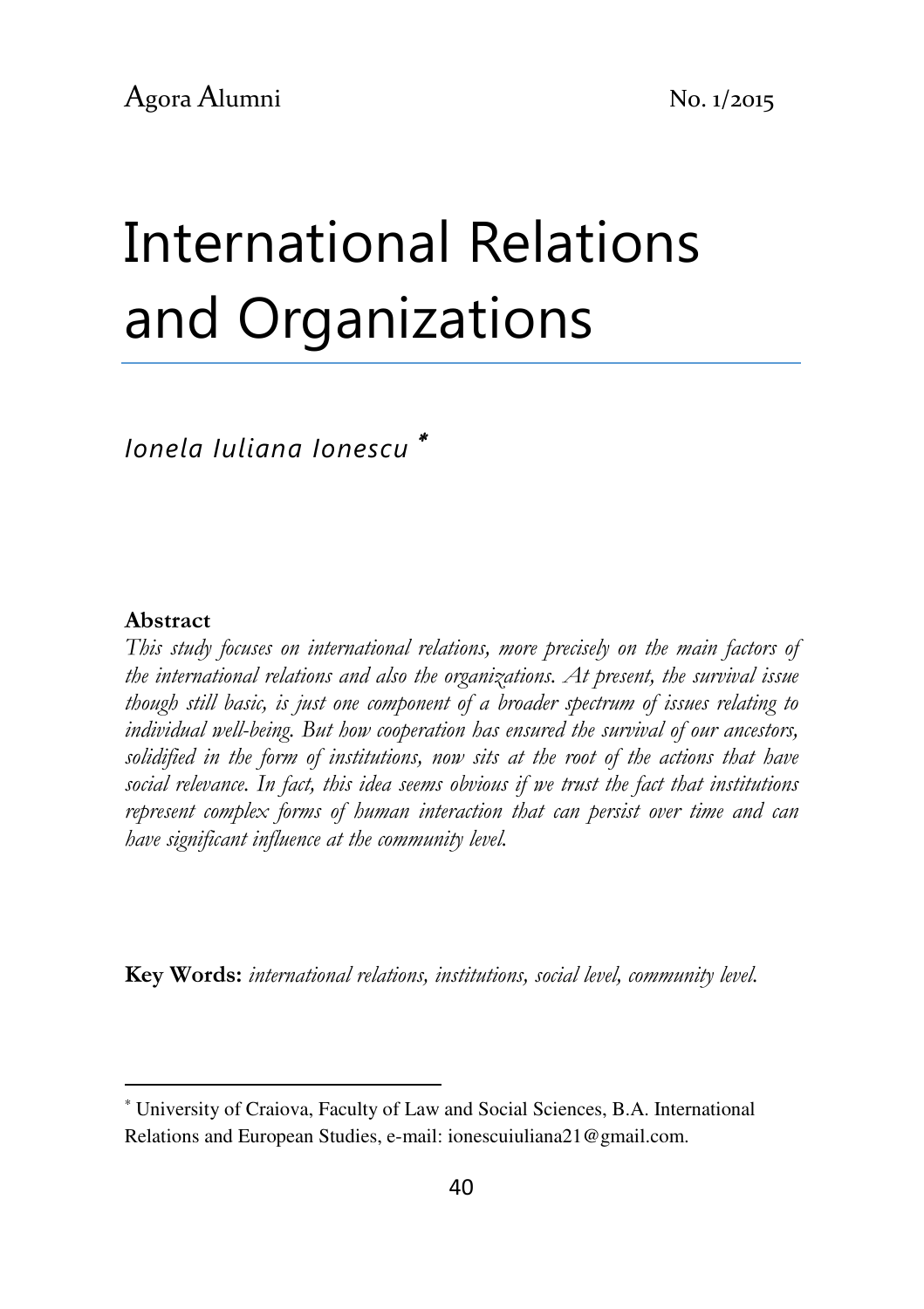The literature discusses more about the role of international institutions in promoting ideas, norms and values that exceed the boundaries of the initial mandate of these organizations. At international level, institutions affect not only the structure and actions of individuals within them, but also the international public agenda. "These institutions have an important role due to internal structures (having the necessary bureaucratic mechanisms that enable the production and dissemination of norms, ideas, values at the international level (signing of treaties, establishing multilateral agreements between states, the determination of changing international attitudes of some governments"(Bondar, 2007: 171).

International or intergovernmental organizations have emerged in the early nineteenth century, and their numbers soared, "from various reasons, like creations of the states, but lacking, compared to these, the real individuality in relation to these entities , real competent and sovereign'' (Deaconescu, 2005: 117). The international organization is "an association of states constituted by a treaty, with a constitution and common organs that possess a legal personality distinct from that of the member states", definition according to Article 1 of the UN Convention.

International organizations cannot be created without the will of the states that will decide in terms of budget and financial contribution of all members, and also the representation of these governing organs. So, those states can block decisions in a situation that does not comply with the unanimity rule if it is provided in the statute.

An international organization, from the point of view of law and international norms, is established by the member states as a result of a constitutive treaty, which represents a mixed act, being at the same time, a legal instrument and a fundamental document, of founding a matter of law, invested with will, duration and competence. The constitutive treaty is based on each organization's own legal order, somehow hybrid, meaning that it manifests at the same time as an international legal order, as well as internal, "because it has a certain degree of hierarchy, fueled by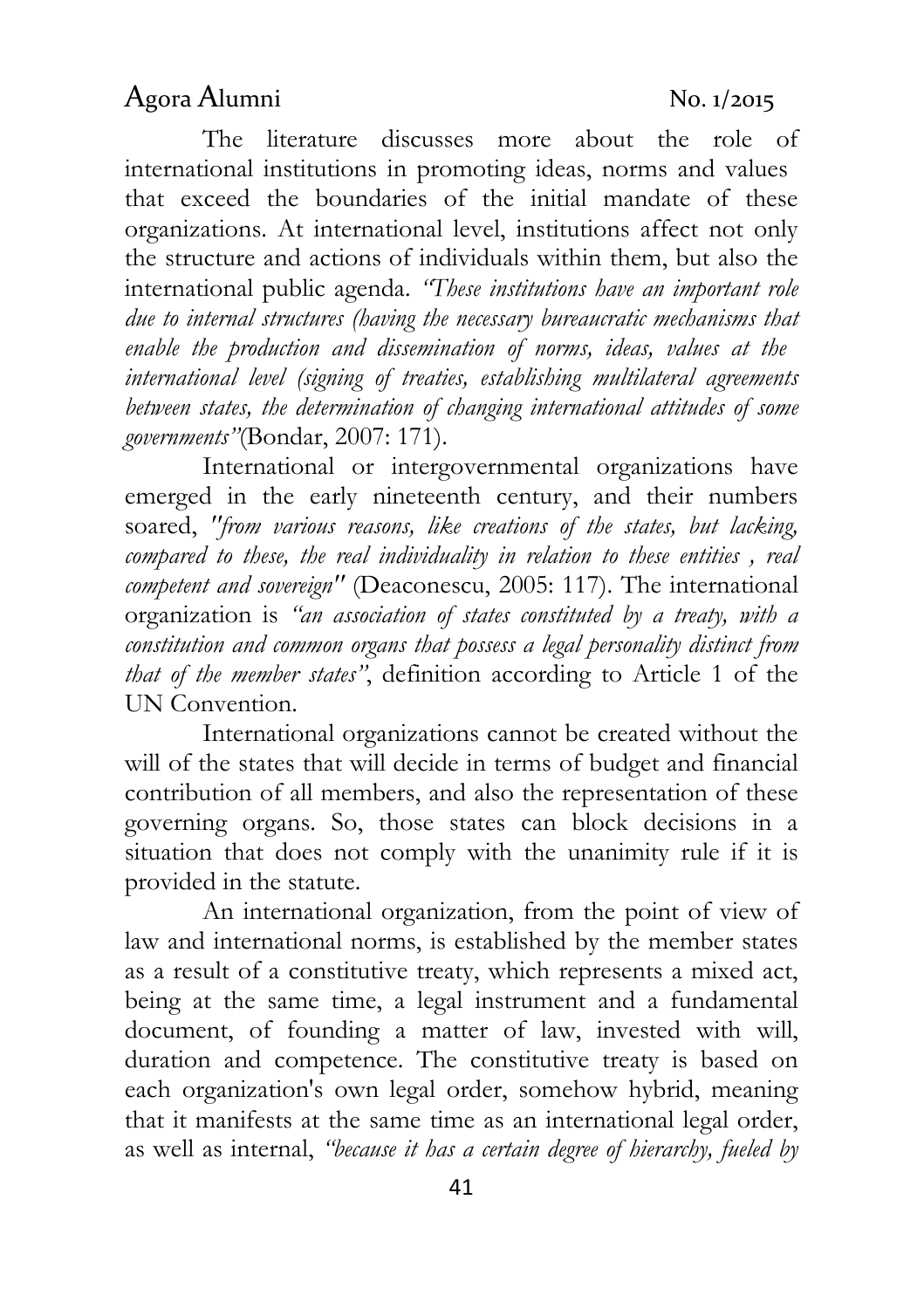unilateral acts of organs of the organization and which also applies to individuals (except the agents of the organization). International or internal character is more or less criminalized. In the cooperation organizations, the international aspect is predominant, integrated organizations have advantages from the internal order. The derived law can be international, constituted from acts which possess a conventional or almost conventional nature" (Deaconescu, 2005: 117).

From the point of view of partitioned interpretation, the main constitutive factors of international relations are identified in population, geography and technical progress and are considered objective or material factors. To these we add another category that includes ideological, cultural, and spiritual factors also called intellectuals or immaterial.

1. Population, the demographic factor

The demographic factor interacts with space and human activities, knowing that the world's population is unevenly geographically distributed. When the demographic factor is discussed it should be taken into account several important parameters: health, birth rate and mortality, disease, age pyramid, migration, etc.., "emphasizing the fact that the number of people is always a source of strength of a nation, whether a substantial part of the citizens is productive" (Deaconescu, 2005:194). Other elements that characterize the demographic factor refer to the ethnic, religious, political, spiritual homogeneity, as well as migration, the international one (tourism, looking for jobs, refugees).

2. The geographic factor, space, natural resources, land situation

Geopolitics continue to emerge as an important dimension of international relations by Domino's doctrine, the pivot states, buffer, enclaves, the concentration of economic power, natural resources and control over them, resulting in a reasonable measure, relationships between space and power, the extent of territory state is a fundamental point. Analyzing the geographic factor, the importance of the location must be highlighted, the position of a state, what it can give to this a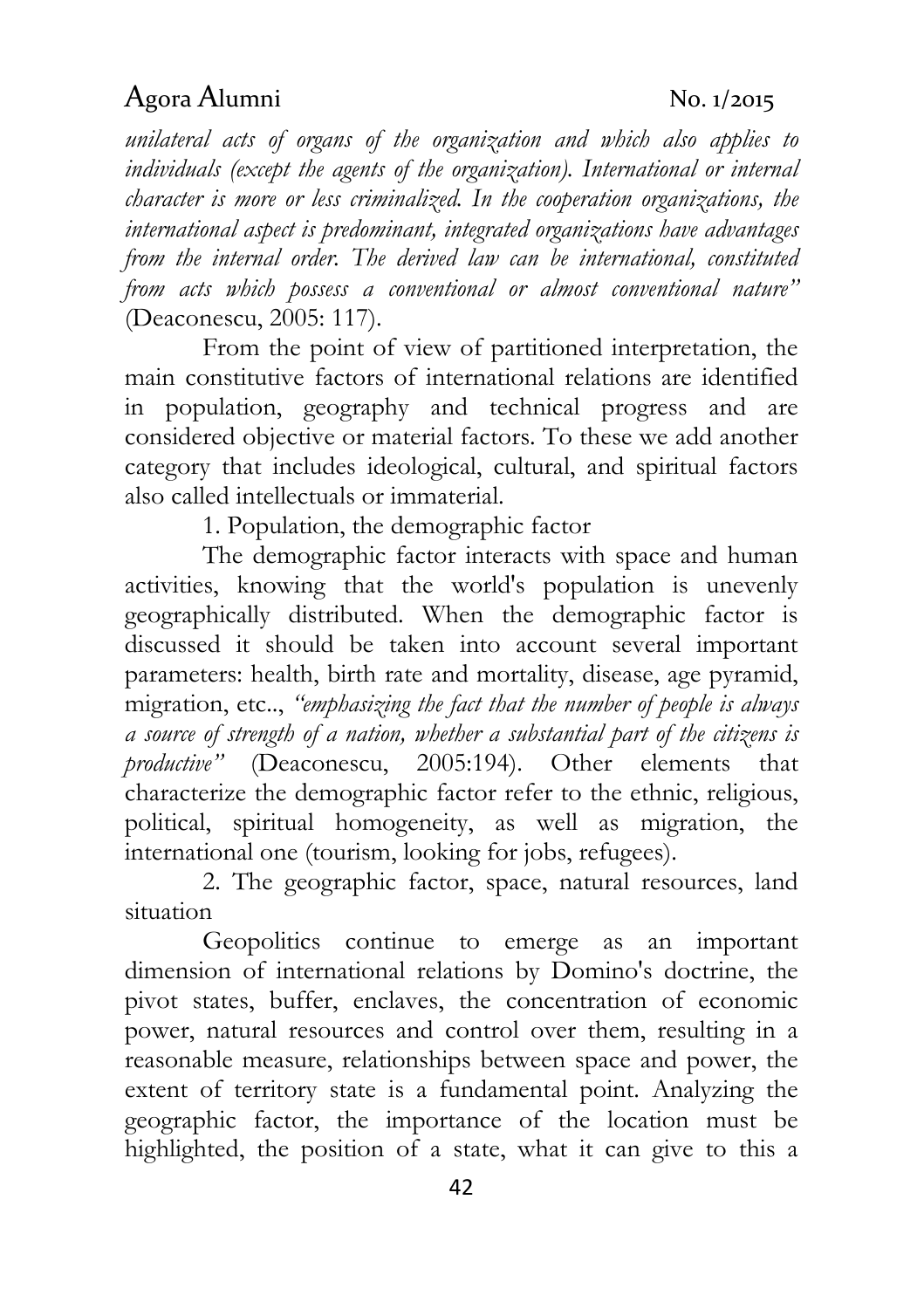certain role in territorial configuration from which it belongs. The natural resources influence the power level of a state, oil and gas representing an independent factor and a permanent element that generates power and respect in the international relations.

3. The scientific and technical factor

It is known that, in time, the progress of science and technology meant forever humanity, and also the paradigm of international relations, especially after the Second World War, when they had a considerable success in scientific research. Development and the possession of nuclear and atomic weapons, submarines and intercontinental ballistic missiles made from the host states the greatest powers on the planet, which radically altered the relation of forces especially during the Cold War, and also after its end. It was claimed by some experts that "the spectacular progress of the technical and science produce serious disturbance of the international relations, emphasizing the action of major actors and their new position in the world; probably science and technology advances in this millennium in an accelerated rhythm, and the society is not able to keep up with the progress and the achievements of high technology" (Deaconescu, 2005: 197).

4. Ideological, cultural and intellectual factors

 The culture and the spiritual aspects always determined in a considerable measure, the evolution of international relations, as Marcel Merle and Jean Francois Guihaudis said. There were voices that have marginalized the role of cultural factor, such as Immanuel Wallerstein and Hans Morgenthau, and others like Jean Baptiste Pierre Renouvin and Duroselle, who had given it a relative and conditional importance. Clearly, the great powers have the ability to influence, through ideology and againstideology. In the conditions of globalization, cultural and spiritual differences must be identified to avoid becoming a source of mistrust or improper conduct in international relations.

5. Media factor. Public opinion

Without public opinion, and the lack of public, the information has no effect. "Expression of subjective appreciation from a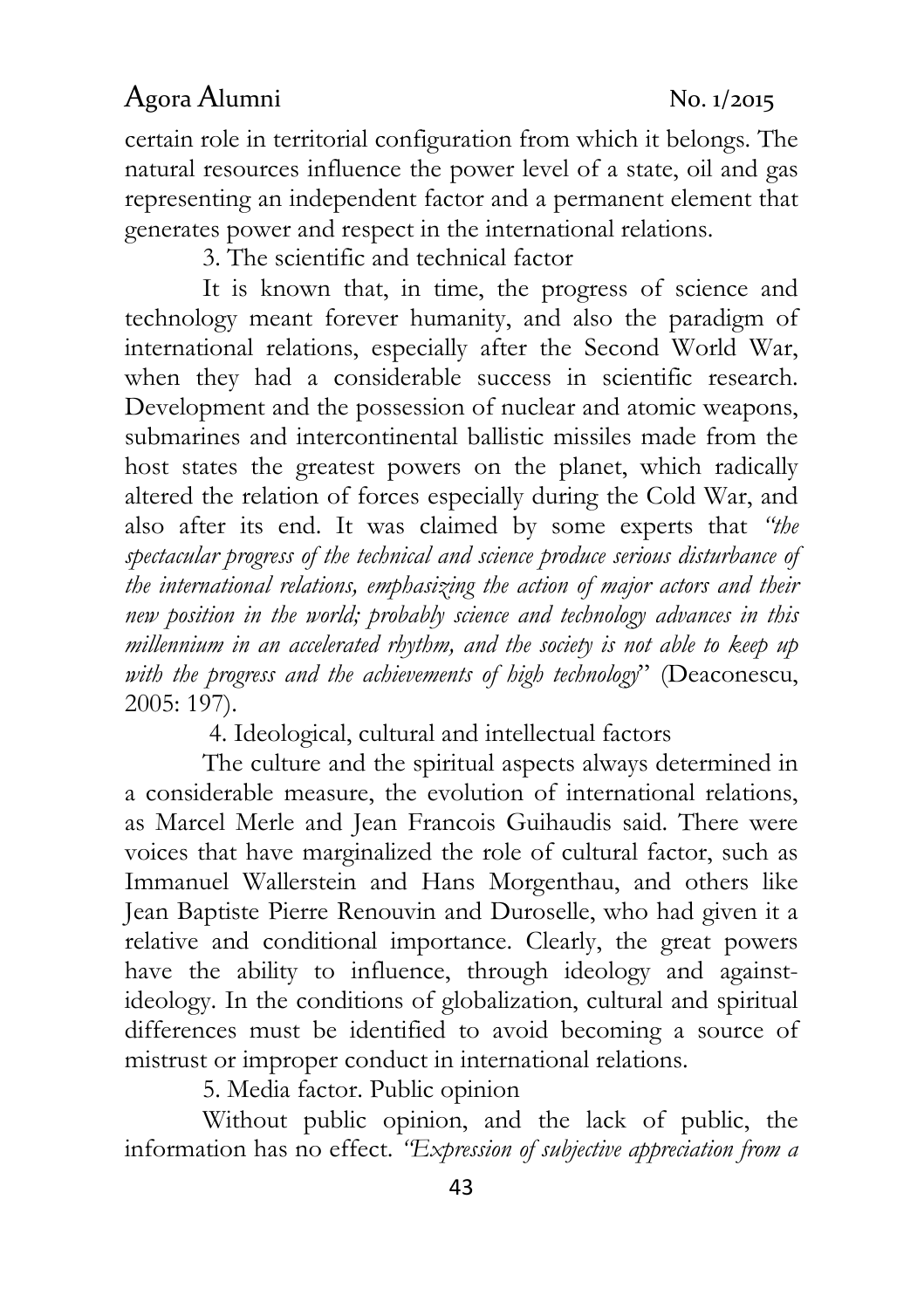problematic situation", opinion means appreciation, evaluation of a phenomenon, event, idea, meaning a position on a controversial issue. The view needs media to be known, and the media is directly related to the view, which can be individual, official, of a syndicate or an international organization. Always the nature of the political regime conditions the influence of public opinion. If a state is not democratic, two views will be established: one national, claiming the political power, and another, international one, realized to diminish or eliminate any negative opinion. It can be concluded that public opinion, especially the international one, presented "as an unquestionable reality that affects the states and also the international system, with a dual function: of regulating and stabilizing, meaning that it can contribute to the development of the society, to NGO cooperation, and the sanctioning of policies and incoherent events promoted by some states" (Deaconescu, 2005: 200).